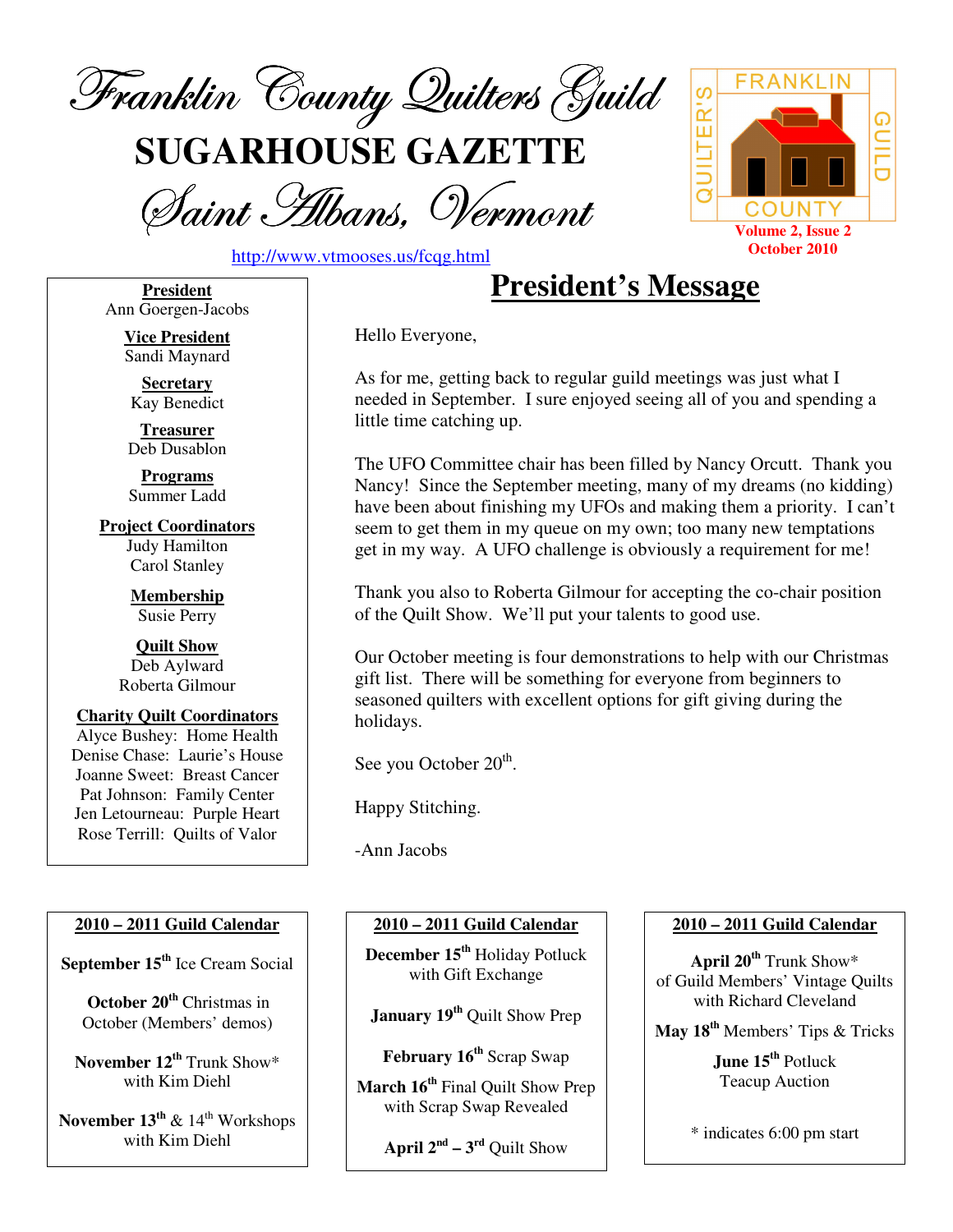

Here are just a few of the most recent additions to the FCQG library:

THE THIMBLEBERRIES BOOK OF QUILTS is a classic for traditional quilt makers. It includes a special feature - fun and festive projects for Christmas!

QUILTING IN THE LIMELIGHT: The Life, Art & Techniques of an Award-Winning Quilter is a colorful and inspiring book by master quilter Philippa Naylor. (Visit www.thequiltshow.com for an in-depth feature about her life and quilts - and it's FREE for non-members.)

THE QUILTER'S ULTIMATE VISUAL GUIDE: From A to Z - Hundreds of Tips and Techniques for Successful Quilt making is an encyclopedia of techniques in words, diagrams, and illustrations.

Another practical reference book, TIPS FOR QUILTERS: A Handbook of Hints, Shortcuts, and Practical Suggestions from Experienced Quilters, covers every aspect of the quilt maker's craft.

A complete list of resources in our library can be found on the FCQG website. To request an item, email Kay Benedict at kayben1@yahoo.com.

# **QUILTERS RETREAT AT JAY PEAK**

Come join us for this PREMIER weekend at the new Tram House Lodge at Jay Peak, November 5 - 7, 2010! For one all-inclusive fee you can select from your choice of classes, or simply plan to come, enjoy the fellowship of friends, old and new, finish holiday projects, or just relax.

The weekend will include accommodations in the new Tram House Lodge, meals, from Friday dinner through Sunday breakfast, at Alice's Table, free valet parking, and a tram ride to the top of Jay Peak. A lecture, "Sew You Know," will follow dinner on Friday evening where you will learn lots of tips and techniques about your sewing machine, including using specialty feet, which needle to use with which specialty thread, machine accessories and built-in options.

We are pleased to offer two half-day classes on Saturday with Adele Scott, from Orleans, MA. Adele is a former sewing machine shop owner, life long quilter, designer, lecturer and teacher. On Saturday morning we will offer "Appliqué and More . . . Pillow Project." You will learn mock needle turned appliqué, strip two color prairie points, an easy zipper and how to prevent "dogeared" corners. Saturday afternoon will feature a Patchwork Handbag. Kits will be available for both classes. Classes will be limited to the first 20 enrollees.

Sunday morning will include show and tell and an unspecified event following breakfast. Sometime during the weekend we will also take advantage of the exquisite beauty of Jay Peak and surrounding views from the tram to the top of the mountain.

Registration is limited to the first 50 registrants. So sign up early. Total cost of the weekend is \$325 per person. This includes your deluxe room, 5 meals, tram ride, lecture, a class (if you want), with lots of time to sew and have fun.

This event is sponsored by Country Thyme VT, PO Box 408, 60 Route 111, Derby, VT 05829. Call Kay at 802-766-2852 or email cthymevt@aol.com for more information.

# **BREAST CANCER QUILT KITS**

Guild members are invited to help make kits for this year's breast cancer quilts on Sunday, October 24<sup>th</sup>,  $1 - 5$  pm, at Gerda Thibault's home. We will be cutting fabric and assembling the kits. Snacks and fabric will be provided. Bring your rotary cutters, cutting mats, and rulers and join in the fun. For more information, please call Joanne Sweet, 878- 5928.

Joanne also has information about making turbans for breast cancer survivors. The American Cancer Society will provide all the fabric. Call Joanne if you're interested in making a few turbans.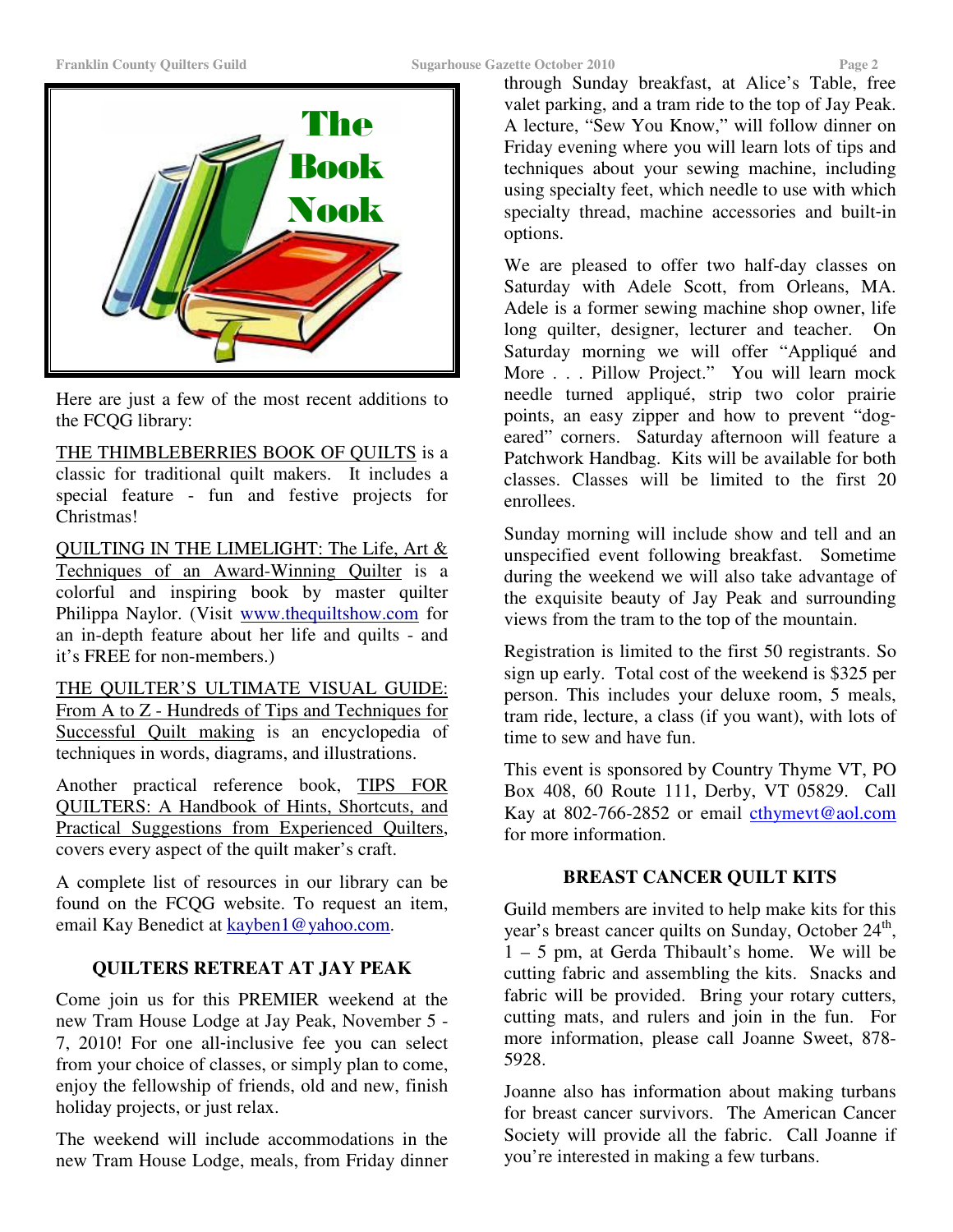# **Quilting in America ™ 2010 SURVEY SHOWS INDUSTRY WORTH \$3.6 BILLION ANNUALLY**

HOUSTON – May 20, 2010 – Quilting enthusiasts spend almost \$3.6 *billion* annually on their passion, proof that the vibrant art of quilting is both alive and thriving in the United States, even in the face of the recent economic challenges all across the country. According to the just-released Quilting in America<sup>™</sup> 2010 survey, enthusiasts' spending has increased by 9% since the release of the last survey results in 2006.

"I'll admit, I was concerned that the news might not look good given the economic realities," says Karey Bresenhan, President of Quilts, Inc., which produces the consumer show International Quilt Festival and trade show International Quilt Market. The company, along with the consumer magazine *Quilters Newsletter*, published by enthusiast media company Creative Crafts Group, sponsored the independent survey. "But as a fifth-generation quilter myself, I should have known better. *Nothing* keeps quilters from enjoying something that allows them to explore both their talents and their creativity."

The survey results showed that numbers were up from 2006 in several other categories as well. The number of U.S. households with a "Dedicated Quilter" (one who spends more than \$600 annually on quilting supplies) is a little over one million (up 13%), and the average yearly expenditure is \$2442  $up 10\%$ ).

"The Dedicated Quilters have continued to spend and will keep on spending if we inspire them. They know what they like, and they like quilting!" Bresenhan adds. "They'll maintain that dedication to quilts as long as we make it fun and challenging and the industry suppliers continue to produce the new fabrics, magazines, books, and innovations that interest them."

The survey also reflected that the total number of quilting households in the U.S. is 16.38 million - a 14% decline from 2006 - almost all of which is attributed to casual quilters whose interests encompass other crafts. While the Dedicated Quilter has continued to spend, the past three years of economic uncertainty have meant that the casual

quilter has been less able or less willing to commit funds to a hobby. However, the average yearly expenditure among *all* quilting households is up a healthy 27%.

"Although the total number of people quilting in the U.S. has contracted, I think that the rest of the results are a positive sign given overall economic conditions," notes Tina Battock, Vice President, Group Publisher of Creative Crafts Group. "And the decline among casual quilters is a reminder to all committed to the long-term welfare of the quilting industry that we need to cast a broader net when looking for new consumers. Still, the core group of quilting enthusiasts retains its relative affluence and ability to direct discretionary spending towards its interests."

"We've also seen factual growth in the industry at International Quilt Market," Bresenhan adds. "At our spring 2010 show the total number of exhibitors and total number of booths have both increased by an average of 20% over last year's edition."

Quilting in America<sup>™</sup> 2010 is the sixth in a series of studies done since 1994 with the intent of measuring the amount of time and money quilters spend on their hobby and profiling the key segments of the market.

Article is provided courtesy of Quilts, Inc. and *Quilters Newsletter*.

### *Deadline for articles for November newsletter:* **Wednesday, October 27 th**

Please email articles to Sharon Perry, vtquilter@gmail.com, or mail to PO Box 517, Montgomery Center VT 05471

### **NO SHOW AND TELL AT OCTOBER MEETING**

This month's guild meeting is all about "Christmas in October." There will be demonstrations by guild members for holiday gift ideas.

To ensure there will be enough time for the business meeting and the demonstrations, we will not have show and tell at the meeting. Please plan accordingly.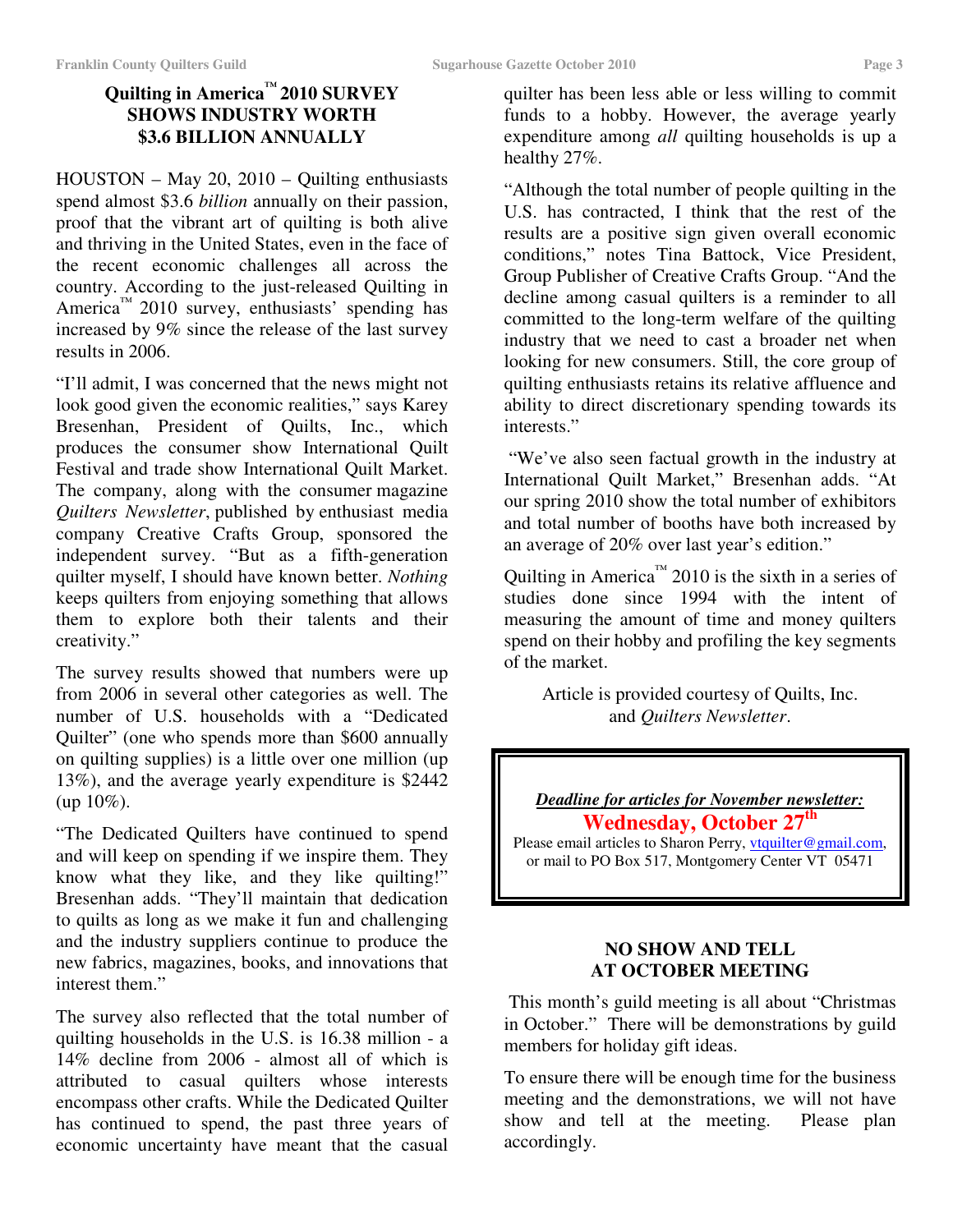# **OCTOBER 2010 BLOCK OF THE MONTH PATTERN: SHOOTING STAR 2 Pattern from www.quilterscache.com**

**Use fall colors with white on white or off-white background for the raffle blocks; make another block with fall colors and a black background for the Orphan Block Coordinator.**

> **Click the link below for the Shooting Star 2 pattern http://www.quilterscache.com/S/ShootingStar2Block.html**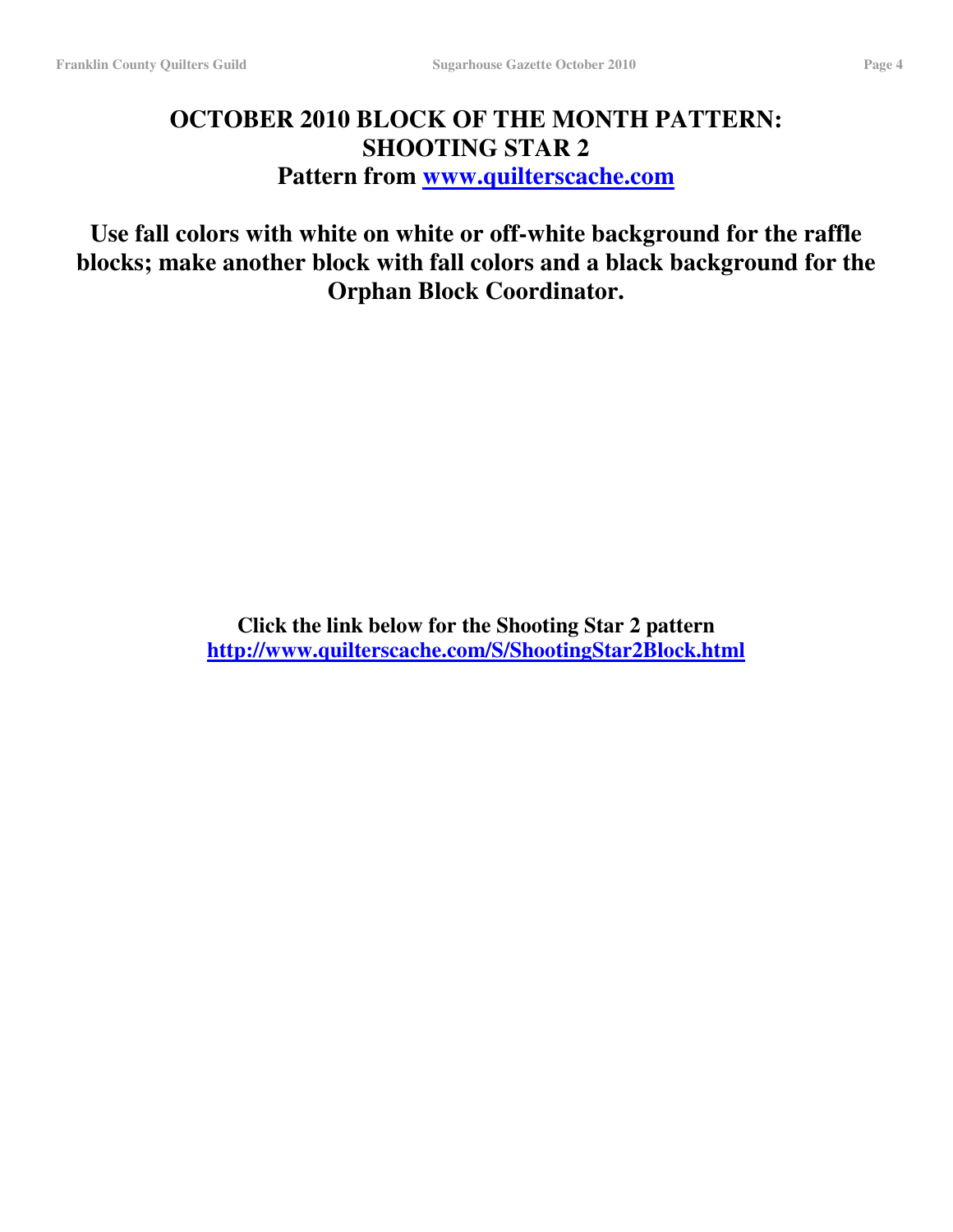#### **FRANKLIN COUNTY QUILTERS GUILD** Minutes of September 15, 2010

**Present:** Total attended 46, new members Connie Lane and Maggie Stockwell, returning member Roberta Gilmour, 2 guests.

### **Proceedings:**

*Meeting called to order* at 7:07 p.m. by Ann Jacobs, President.

*Secretary's Report:* Minutes of June 2010 Meeting, motion to accept by Gisele Nolan, seconded by Carol Stanley. Minutes of August 2010 Executive Board Meeting, motion to accept by Rose Terrill, seconded by Diane Forey.

*Treasurer's Report:* adjusted balance \$2976.90, motion to accept by Gerda Thibault, seconded by Joanne Sweet. *Announcements:*

- Ann Jacobs read thank-you notes from Laurie's House and from Franklin County Relay for Life.

- There is a check-in sheet at the door to be signed by members at each meeting.

*Old Business:*

- Gail Darling asked for follow-up regarding our inquiry about helping post Katrina. According to Nancy Orcutt and Sharon Perry, no response, probably due to trying to get their lives back together.

*New Business:*

- Harvest Fest in Enosburg: Bonnie Evans announced the event scheduled for end of week, including a quilt raffle to benefit breast cancer and diabetes.

- Quilt Show: Shireen Melton cannot do the quilt layout for this year's show. There are still a few other job openings. See Deb Aylward for details.

- New Year's Baby Quilt: Babette Coons and Suzanne Tracy volunteered to make it.

- UFO Chair - Nancy Orcutt volunteered.

- Raffle Quilt 2012 - Rose Terrill presented two quilt patterns, members voted during the Ice Cream Social. The pattern called "Pick and Choose" received the most votes.

- Charity Quilt 2011: Sally Krupp presented two quilt patterns, members voted during the Ice Cream Social. The easy scrappy one received the most votes.

- Guest Speaker in November: Babette Coons announced that Kim Diehl will be the speaker at our November meeting, scheduled for Friday, November 12 at 6:00 p.m. Members began signing up for Kim's workshops, scheduled for Saturday, Nov. 13, "Lone Star" and Sunday, November 14, "Bittersweet Briar," both from 9:00 a.m. to 4:00 p.m. at St. Albans Town School. See Kim's website for more details. Quilt Donation: Gerda Thibault suggested we donate an orphan quilt to ??? . Motion made by Sharon Perry, seconded by Babette Coons. Motion carried.

- Monthly "For Sale" Table: Sharon Perry suggested that we use our guild as a venue to get rid of our quiltrelated "stuff" with proceeds going to the guild. Motion made by Bonnie Evans, seconded by Joanne Sweet. Sharon will be in charge of the "For Sale Table." - Reusable Grocery Bags: Gerda Thibault showed simple bags she made to donate to the Swanton Food Shelf and offered to work up a pattern and make copies for guild members.

- Charity Quilt Labels: Sharon Perry has ordered two stamps for labeling all the quilts the guild gives out. *Block of the Month:*

- This year's theme is pinwheels. For next month, choose a fall color and a white (or white on white) background. (Or make one with white background and one with black background.) Fabric should be 100% cotton; block should be 12 1/2 inches unfinished (no smaller!).

- For September block drawing, 13 on white and 6 on black were turned in. Bonnie Evans won the drawing. *Monthly Drawings:*

- Door prize won by Nadine Froebel.

- Charity quilt drawing won by Mary Ellen Therrien. *Programs:*

- Summer Ladd prepared a 15-question get-acquainted activity for the Ice Cream Social. Sharon Perry was the winner, with the most correct answers. Ann Jacobs was runner-up.

- Next month's program will be demonstrations by several guild members. There will be projects appropriate for beginning, intermediate, and advanced quilters.

*Other Business:*

- Show and tell

- Next meeting: Wednesday, October 20 at 7:00 p.m.

*Meeting adjourned* at 8:55 p.m.

Minutes submitted by Kay Benedict, Secretary

an e ancesa ancesan e ancesan a comeza ancesa ancesa ancesa ancesa ancesa ancesa

### **MONTHLY MEETING FORMAT**

| $6:30 \text{ pm}$ | Doors open<br>Sign-up for raffle BOM block<br>Sign-up for monthly drawing<br>Pick up name tag |
|-------------------|-----------------------------------------------------------------------------------------------|
| $7:00 \text{ pm}$ | Business meeting<br>Show and Tell<br>Short break as appropriate<br>Program for the evening    |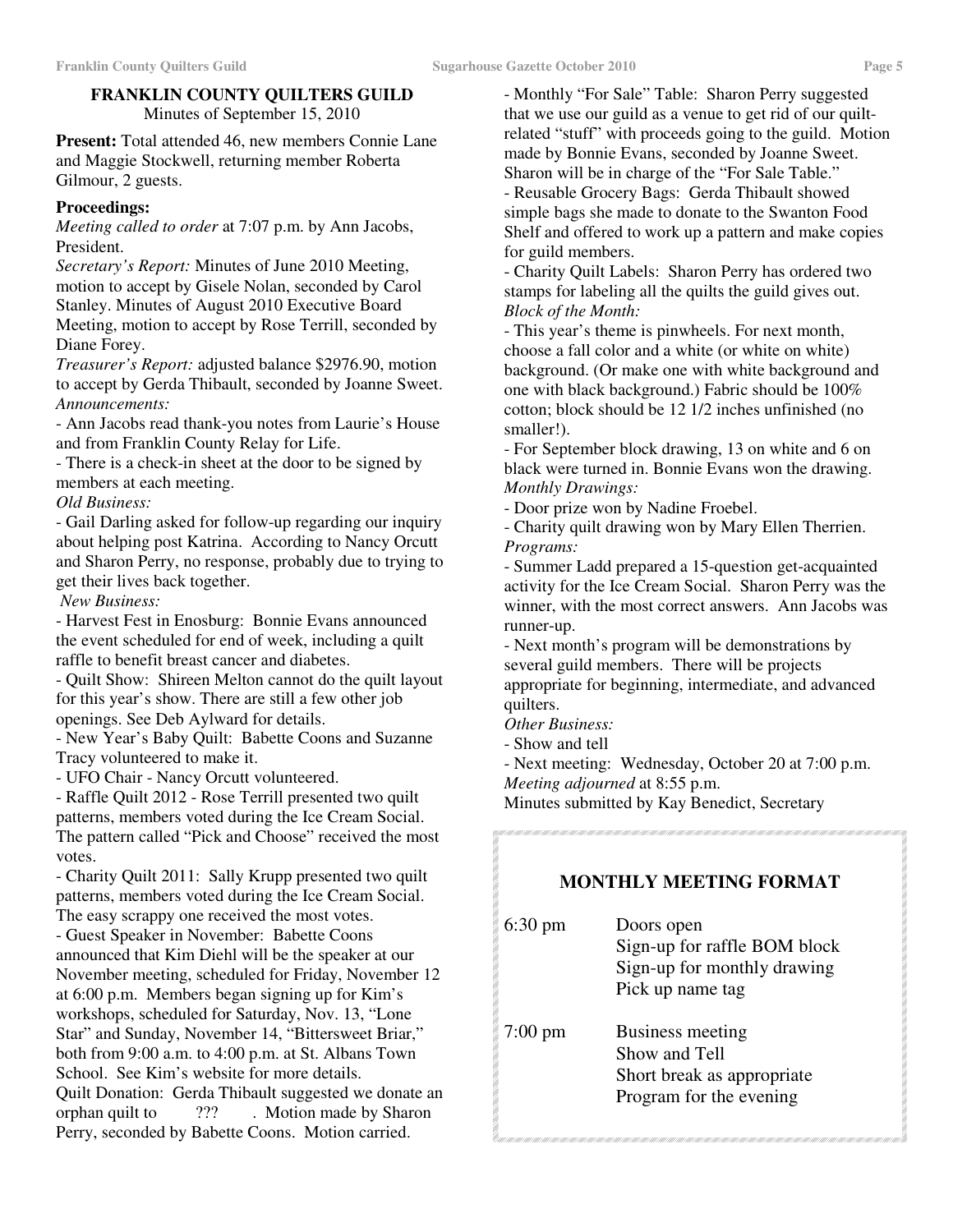# **FRANKLIN COUNTY QUILTER'S GUILD Treasurer's Report --- October 20, 2010**

| <b>Opening Balance</b>                                                                                                                                                                                                                                                                                              |                                                                                         | \$2,976.90 |
|---------------------------------------------------------------------------------------------------------------------------------------------------------------------------------------------------------------------------------------------------------------------------------------------------------------------|-----------------------------------------------------------------------------------------|------------|
| <b>Funds collected</b><br>Dues                                                                                                                                                                                                                                                                                      | \$725.00                                                                                |            |
| Total                                                                                                                                                                                                                                                                                                               | \$725.00                                                                                |            |
|                                                                                                                                                                                                                                                                                                                     | Total                                                                                   | \$3,701.90 |
| Funds paid out<br>Church of the Rock, Oct rent<br>Gerald Perry, Room set-up for Oct<br>SATEC, Nov 14&15 rental<br>The Quilt Lady, Raffle quilt quilting<br>CVQG, Quilt Show 2011 pole rental<br>WRBQ, Ad for Charity Quilt 2011<br>Sharon Perry, City Hall Rental deposit QS 2011<br>Susie Perry, Membership copies | \$35.00<br>\$25.00<br>\$520.00<br>\$169.54<br>\$200.00<br>\$75.00<br>\$50.00<br>\$12.88 |            |
| Total                                                                                                                                                                                                                                                                                                               | \$1,087.42                                                                              |            |
| <b>Grand Total</b>                                                                                                                                                                                                                                                                                                  |                                                                                         | \$2,614.48 |

2010 YTD Collections: \$3924.26

Respectfully submitted,

Deborah L. Dusablon, Treasurer 10/20/10

### *"FOR SALE" TABLE FEATURED AT GUILD MEETING*

Do you have extra quilt-related items cluttering your sewing space? Are you at a loss about what to do with your items? The guild has a solution for you. Bring your gently used items to the guild meeting to donate to the "For Sale" table at the back of the room; proceeds will benefit the guild. Sharon Perry has agreed to host the table each month at the monthly guild meeting. So don't throw anything away...bring it to the guild! Note: **For the October meeting, Bonnie Evans will be hosting the "For Sale" Table.**

### <u>QUILT TIPS</u>

When assembling scrap blocks for a quilt, lay out your blocks and take a digital photo. The photo shows if you have too many dark blocks together or too many light ones together. Rearrange the blocks and take another photo.

Use an empty fabric bolt board, and pin 3 wide elastic bands around the board. When you travel to classes, slide your rotary rulers under the elastic bands. The strength of the board will protect your rulers from breaking.